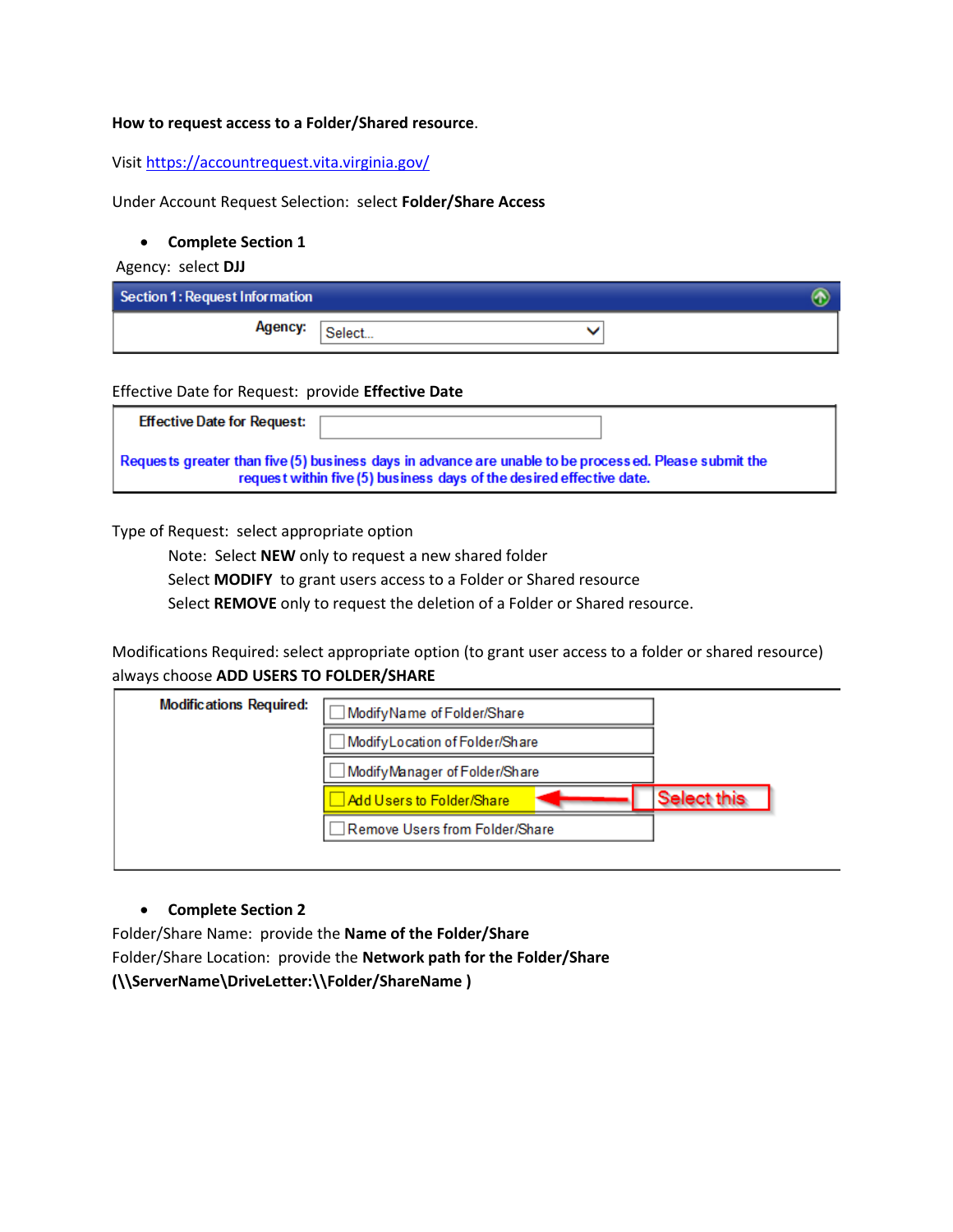| Section 2: Folder/Share Requirements                                        |                                                                         |                                                                                                           |  |  |
|-----------------------------------------------------------------------------|-------------------------------------------------------------------------|-----------------------------------------------------------------------------------------------------------|--|--|
| Folder/Share Name:                                                          | Enter the folder Name exactly as appears in your list of network drives |                                                                                                           |  |  |
| <b>Folder/Share Location:</b>                                               | Enter the folder location following the example                         |                                                                                                           |  |  |
| hì<br>Example: \\ServerName\DriveLetter:\FolderOrShareName                  |                                                                         |                                                                                                           |  |  |
| Section 3: Folder/Share Manager Information                                 |                                                                         | $^\circledR$                                                                                              |  |  |
| <b>Manager's First Name:</b>                                                |                                                                         |                                                                                                           |  |  |
| <b>Manager's Last Name:</b>                                                 |                                                                         | You can obtain this information from                                                                      |  |  |
| Manager's Email Address:                                                    |                                                                         | the list of your network drives. For<br>example my S: drive would look like:<br><b>Nco</b> files\S:\Tools |  |  |
| <b>Manager's Phone:</b>                                                     |                                                                         |                                                                                                           |  |  |
| Manager's Ext:                                                              | Server Name                                                             |                                                                                                           |  |  |
| <b>Drive Letter</b><br>Section 4: Add Users to Folder/Share<br>$^\circledR$ |                                                                         |                                                                                                           |  |  |
| <b>Add Single or Multiple Users:</b>                                        | Single $\bigcirc$ Multiple                                              |                                                                                                           |  |  |
| <b>First Name:</b>                                                          |                                                                         |                                                                                                           |  |  |
| <b>Middle Initial:</b>                                                      |                                                                         |                                                                                                           |  |  |
| <b>Last Name:</b>                                                           |                                                                         | Folder Name                                                                                               |  |  |

# **Complete Section 4**

Add Single or Multiple Users: select appropriate option, usually **SINGLE** (for multiple users see instructions at the end of this document).

Provide User's information

# **Complete Section 6**

Provide any additional information that can be helpful to setup the user's access.

Also if you have more than one Folder/Share you can provide the additional information for the folder/share here following the same format as in Section 2.

# **Complete Section 7**

Provide Requester's information or if the requester is the same as the Manager